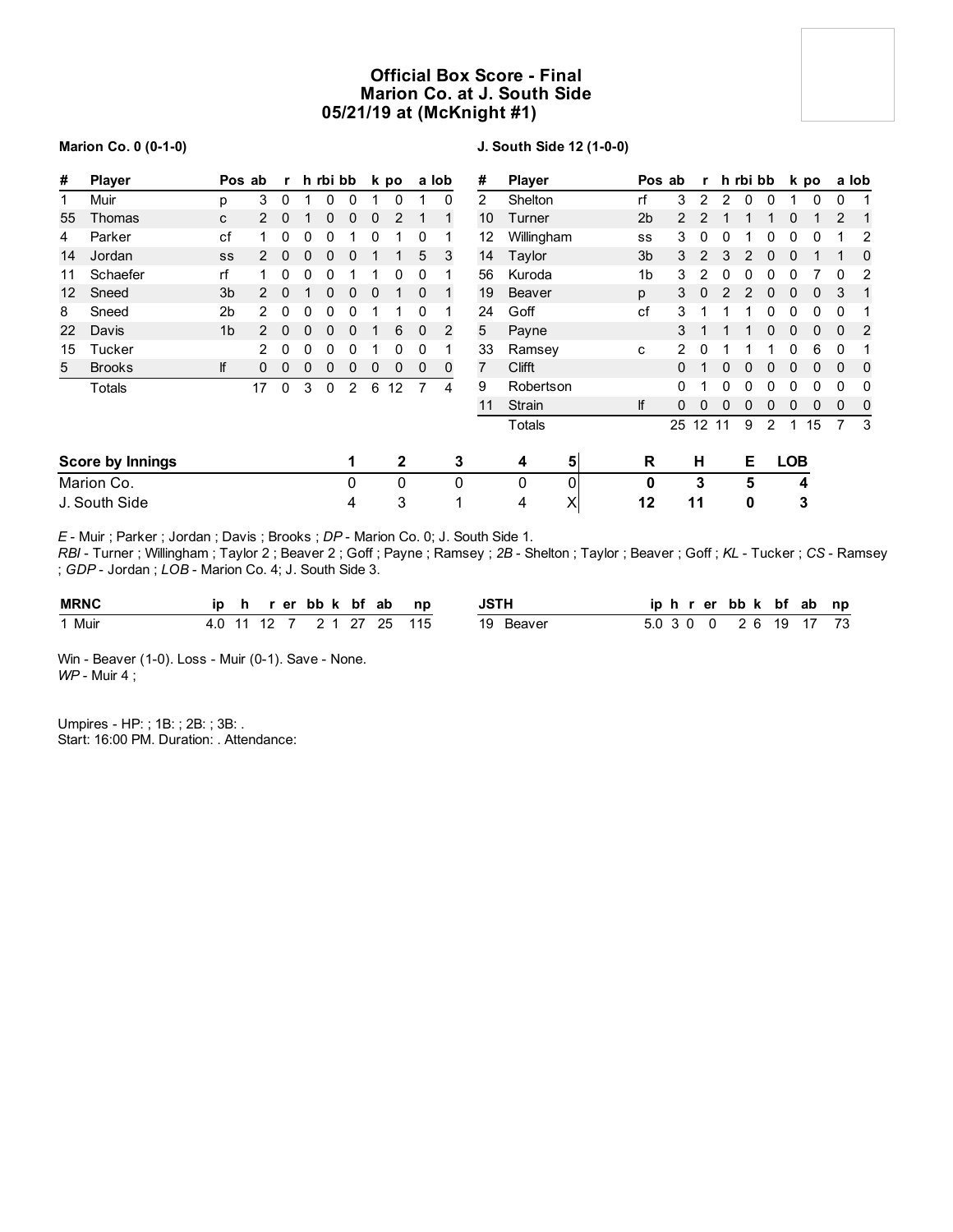# **Scoring Innings - Final Marion Co. at J. South Side 05/21/19 at (McKnight #1)**

| <b>Score by Innings</b> |  |  |   |     |  | ∟OB          |
|-------------------------|--|--|---|-----|--|--------------|
| Marion Co.              |  |  |   |     |  | 4            |
| J. South Side           |  |  | v | . . |  | $\mathbf{3}$ |

## **Marion Co. starters:**

1/P/Sara Muir; 55/C/Savannah Thomas; 4/CF/Savannah Parker; 14/SS/Teja Jordan; 11/RF/Audrey Schaefer; 12/3B/Emily Sneed; 8/2B/Grace Sneed; 22/1B/Bailey Davis; 15//Emma Tucker;

## **J. South Side starters:**

2/RF/Mackinley Shelton; 10/2B/Kelsey Turner; 12/SS/Josie Willingham; 14/3B/Anna Beth Taylor; 56/1B/Kalani Kuroda; 19/P/Kayla Beaver; 24/CF/Alexa Goff; 5//Kimberly Payne; 33/C/Bre Ramsey;

Bottom of 1st - JSTH batting Shelton doubles on a line drive to left fielder Brooks Turner singles on a pop fly to first baseman Davis Turner steals 2nd Willingham grounds out, shortstop Jordan to first baseman Davis. Shelton scores Taylor singles on a ground ball to shortstop Jordan. Turner scores Taylor steals 2nd Kuroda hits a ground ball and reaches on an error by first baseman Davis Kuroda steals 2nd Beaver doubles on a line drive to left fielder Brooks. Taylor scores. Kuroda scores Goff grounds out, shortstop Jordan to first baseman Davis Payne grounds out, pitcher Muir to first baseman Davis 4 R, 4 H, 1 E, 1 LOB.

Bottom of 2nd - JSTH batting Ramsey walks, Muir pitching Shelton singles on a ground ball to third baseman Sneed Robertson steals 3rd Shelton steals 2nd Turner grounds into fielder's choice to pitcher Muir. Robertson scores Shelton scores on error by pitcher Muir Turner advances to 2nd on the same error Willingham lines out to center fielder Parker Taylor doubles on a hard ground ball to left fielder Brooks. Turner scores Kuroda grounds into fielder's choice, shortstop Jordan to third baseman Sneed Beaver pops out to first baseman Davis 3 R, 2 H, 1 E, 1 LOB.

Bottom of 3rd - JSTH batting Goff grounds out, shortstop Jordan to first baseman Davis Payne singles on a hard ground ball to right fielder Schaefer Payne advances to 2nd on wild pitch Ramsey hits a ground ball and reaches on an error by shortstop Jordan Robertson steals 2nd Shelton strikes out swinging, Muir pitching Turner walks, Muir pitching Payne scores on wild pitch Robertson advances to 3rd on the same pitch Robertson picked off at 3rd, catcher Thomas Half-inning ended by out on the base paths 1 R, 1 H, 1 E, 1 LOB.

Bottom of 4th - JSTH batting Willingham pops out to shortstop Jordan Taylor singles on a ground ball to left fielder Brooks Taylor advances to 2nd on error by left fielder Brooks Taylor advances to 3rd on wild pitch Taylor scores on wild pitch Kuroda hits a line drive and reaches on an error by center fielder Parker Beaver singles on a ground ball to shortstop Jordan Goff doubles on a line drive to first baseman Davis. Kuroda scores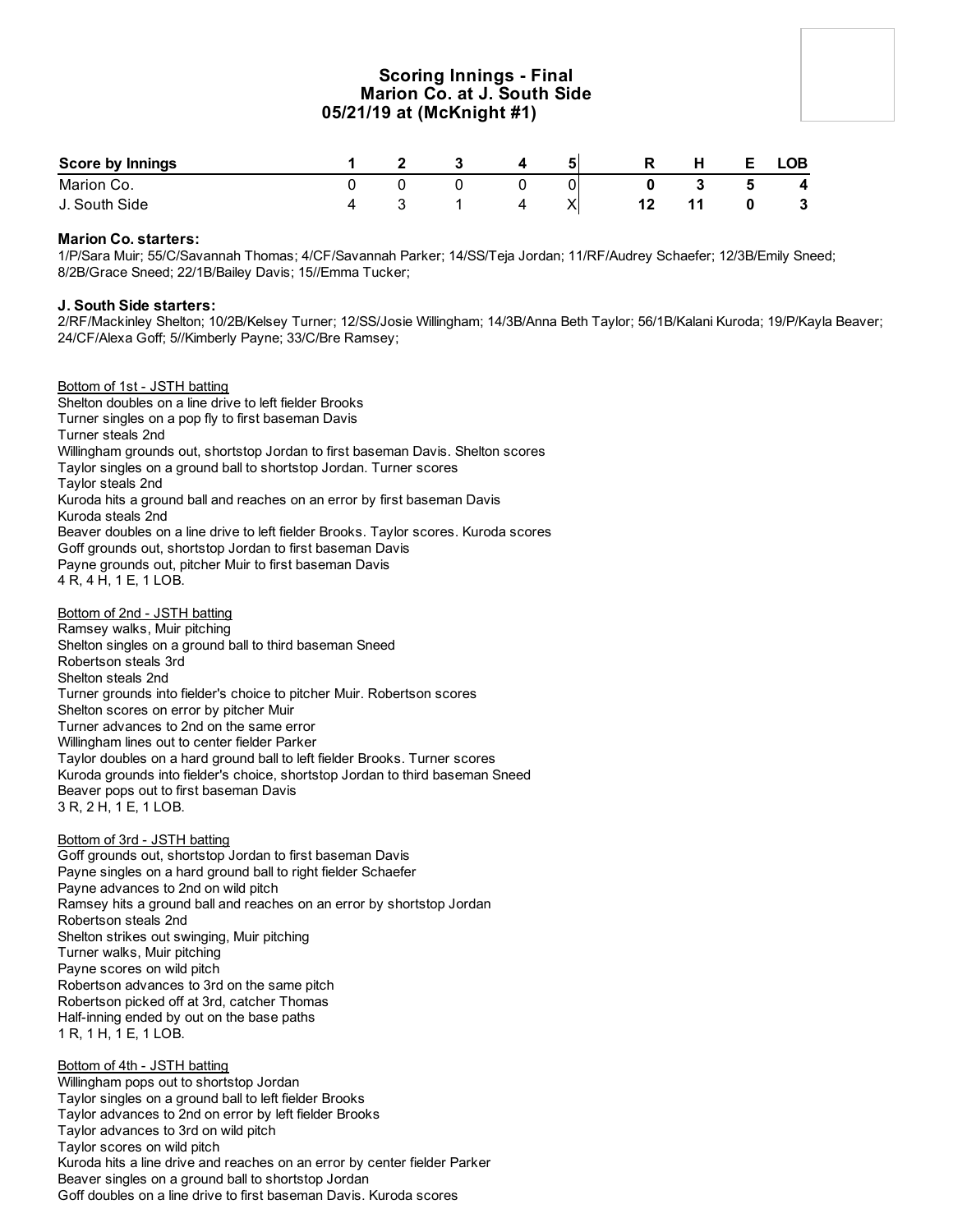Payne grounds out, shortstop Jordan to first baseman Davis. Clifft scores Ramsey singles on a fly ball to center fielder Parker. Goff scores Ramsey caught stealing 2nd, catcher Thomas to second baseman Sneed Half-inning ended by out on the base paths 4 R, 4 H, 2 E, 0 LOB.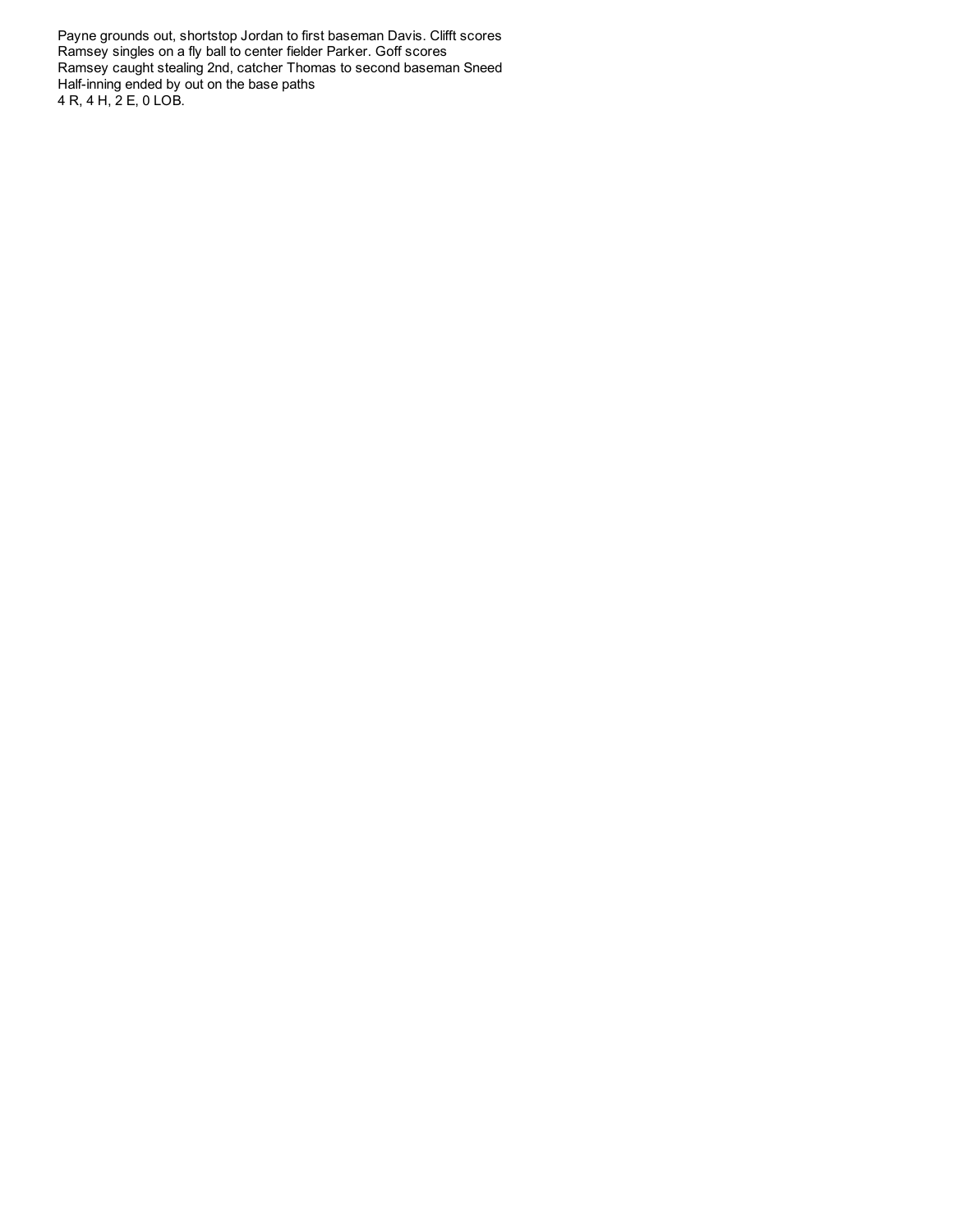# **Play By Play (Full) - FinalMarion Co. at J. South Side**

# **05/21/19 at (McKnight #1)**

| Score by Innings |  |  | 5 | R | H | <b>LOB</b> |
|------------------|--|--|---|---|---|------------|
| Marion Co.       |  |  |   |   |   | 4          |
| J. South Side    |  |  | ∧ |   |   | - 3        |

## **Marion Co. starters:**

1/P/Sara Muir; 55/C/Savannah Thomas; 4/CF/Savannah Parker; 14/SS/Teja Jordan; 11/RF/Audrey Schaefer; 12/3B/Emily Sneed; 8/2B/Grace Sneed; 22/1B/Bailey Davis; 15//Emma Tucker;

# **J. South Side starters:**

2/RF/Mackinley Shelton; 10/2B/Kelsey Turner; 12/SS/Josie Willingham; 14/3B/Anna Beth Taylor; 56/1B/Kalani Kuroda; 19/P/Kayla Beaver; 24/CF/Alexa Goff; 5//Kimberly Payne; 33/C/Bre Ramsey;

| 1st Inning                                                                          |             |   |     |     |  |
|-------------------------------------------------------------------------------------|-------------|---|-----|-----|--|
| Top of 1st - MRNC batting                                                           | This Inning |   | R H | E L |  |
| Muir singles on a ground ball to shortstop Willingham                               | <b>MRNC</b> | 0 |     |     |  |
| Thomas grounds out, pitcher Beaver to first baseman Kuroda                          | JSTH        | 4 | 4   |     |  |
| Parker walks, Beaver pitching                                                       |             |   |     |     |  |
| Jordan grounds into a double play, third baseman Taylor to first baseman Kuroda     |             |   |     |     |  |
| Bottom of 1st - JSTH batting                                                        |             |   |     |     |  |
| Shelton doubles on a line drive to left fielder Brooks                              |             |   |     |     |  |
| Turner singles on a pop fly to first baseman Davis                                  |             |   |     |     |  |
| Turner steals 2nd                                                                   |             |   |     |     |  |
| Willingham grounds out, shortstop Jordan to first baseman Davis. Shelton scores     |             |   |     |     |  |
| Taylor singles on a ground ball to shortstop Jordan. Turner scores                  |             |   |     |     |  |
| Taylor steals 2nd                                                                   |             |   |     |     |  |
| Kuroda hits a ground ball and reaches on an error by first baseman Davis            |             |   |     |     |  |
| Kuroda steals 2nd                                                                   |             |   |     |     |  |
| Beaver doubles on a line drive to left fielder Brooks. Taylor scores. Kuroda scores |             |   |     |     |  |
| Goff grounds out, shortstop Jordan to first baseman Davis                           |             |   |     |     |  |
| Payne grounds out, pitcher Muir to first baseman Davis                              |             |   |     |     |  |
|                                                                                     |             |   |     |     |  |
|                                                                                     |             |   |     |     |  |

| 2nd Inning                                                       |
|------------------------------------------------------------------|
| Top of 2nd - MRNC batting                                        |
| Schaefer strikes out swinging, Beaver pitching                   |
| Sneed singles on a ground ball to right fielder Shelton          |
| Sneed strikes out swinging, Beaver pitching                      |
| Davis grounds out, second baseman Turner to first baseman Kuroda |

| This Innina | R | н | F |  |
|-------------|---|---|---|--|
| MRNC        |   |   |   |  |
| JSTH        |   |   |   |  |